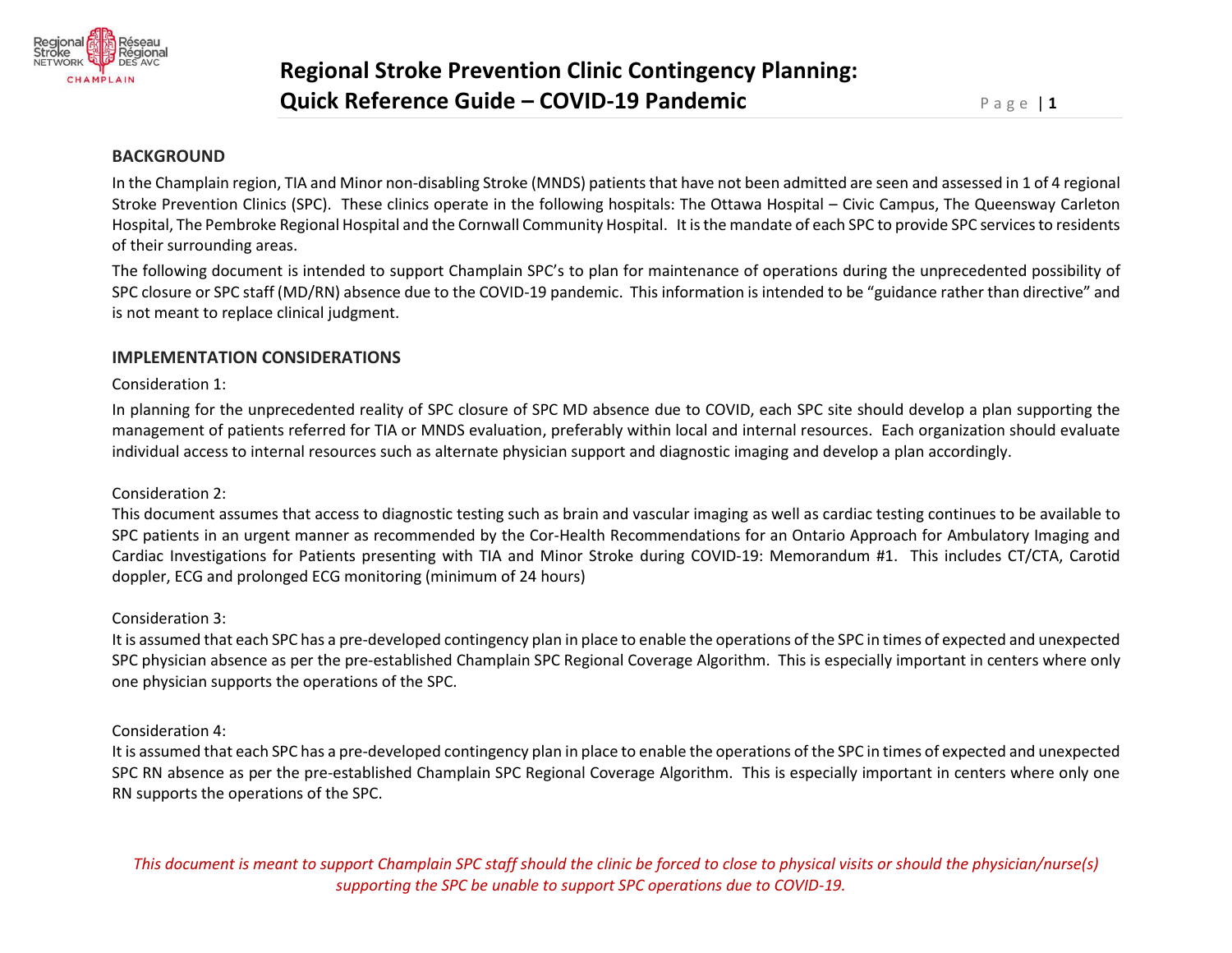

# **ACTIVATION RECOMMENDATIONS**

Prior to this allowance, the impacted organization must obtain approval from the Champlain Regional Stroke Network Medical Director and the Champlain Regional Stroke Network Director before any activation plan commences.

Here are the recommended levels of action should the regional SPC be forced to close to in-person patient visits and/or there is loss of dedicated SPC physician support:

### Level 1 – SPC CLOSURE WITH SPC MD AVAILABILITY

- A. Patients referred to the SPC should continue to be processed as usual. This includes triage, ordering and completion of brain and vascular imaging if not already complete and management of findings when appropriate.
	- I. Should the SPC RN be unable to support the operations of the SPC due to illness or redeployment, the SPC MD and administrative team will support management of SPC referrals (including triage, ordering and completion of brain and vascular imaging if not already complete and management of findings when appropriate).
- B. Patients who are referred within 48 hours of symptoms who have not been evaluated in ED should be immediately re-directed to the nearest ED with CT capability as per Canadian Best Practice recommendation for Stroke – 1.0 Initial Risk Stratification and Management of Nondisabling Stroke and TIA
- C. Implementation of virtual/e-visit consults for referred SPC patients with SPC physician. This should be conducted in a format that is supported by the organization, College of Physicians and Surgeon of Ontario and the Ontario Medical Association.
- D. Implementation of virtual/e-visit consultation with SPC RN for risk factor counselling where applicable. This is meant to replace the inperson counselling that is offered to each patient in SPC by the SPC RN/Nurse Specialist. This should be conducted in a format that is supported by the organization and the College of Nurses of Ontario
	- I. Should the SPC RN be unable to support virtual/e-visit consultation for risk factor counselling due to absence, it is recommended that this service be postponed to a later date when staffing is at full capacity. The SPC administrative team will maintain a list of patients requiring this service and will support scheduling once services resume.

### Level 2 – SPC CLOSURE WITH LOSS OF DEDICATED SPC MD

A. Includes components A, B and D of Level 1 activation plan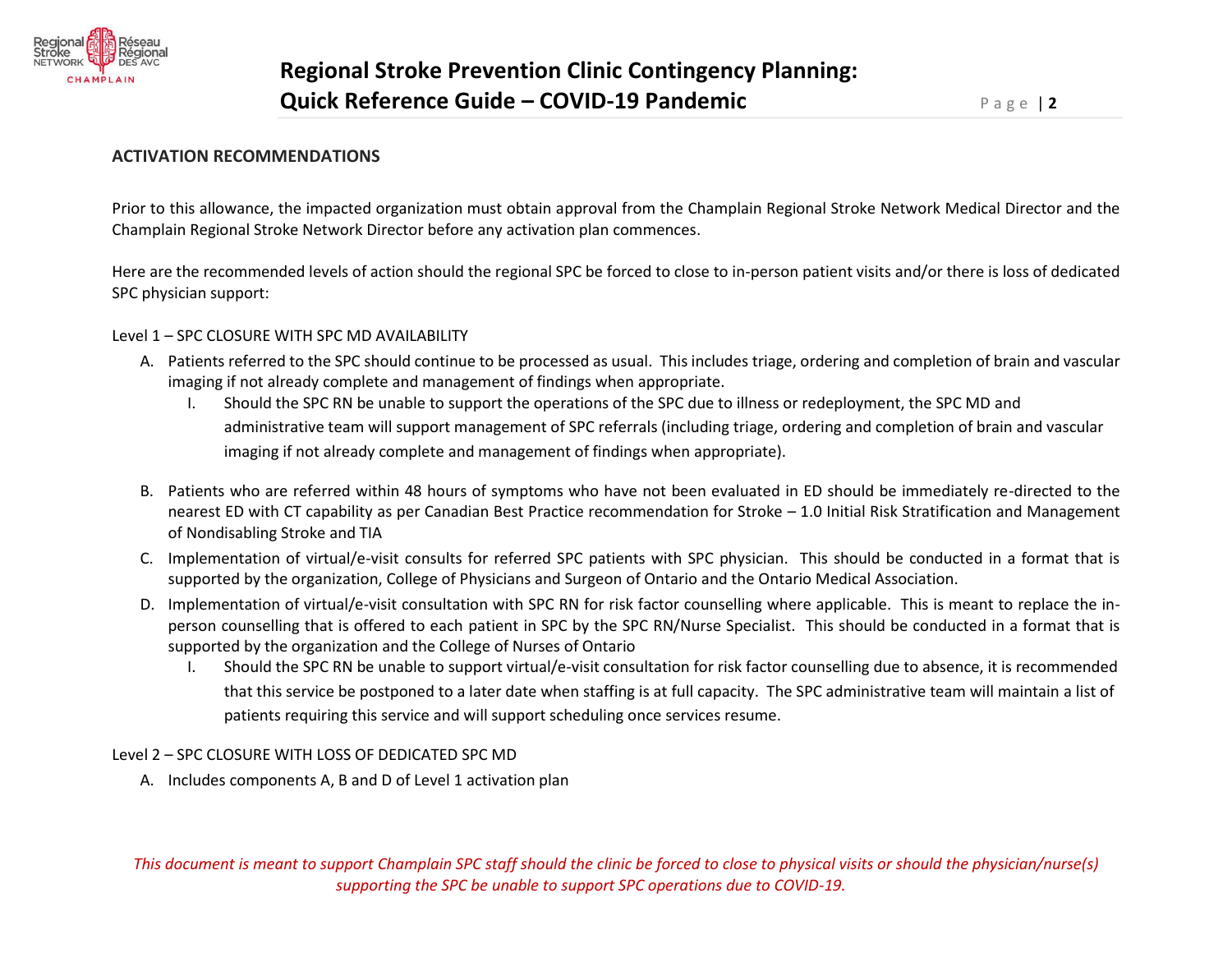

- B. Activation of on-site contingency plan for internal SPC coverage. Under this plan, a non-SPC physician from the affected organization should be assigned to support and cover the needs of the SPC clinic. Depending on the need, this can include ordering of tests, review and management of results and consultation with referred patients.
- C. Implementation of virtual/e-visit consults for referred SPC patients with covering SPC physician. This should be conducted in a format that is supported by the organization, College of Physicians and Surgeon of Ontario and the Ontario Medical Association.

### Level 3 – SPC CLOSURE WITH COMPLETE ABSENCE OF INTERNAL MD COVERAGE

- A. Should there be complete loss of internal MD coverage to support the operations of the affected SPC clinic, and no mechanism to maintain access to Stroke Prevention medical care to patients, all referrals to said clinic are to be directed by fax to the Regional SPC (Ottawa Hospital – Civic Campus) for management and scheduling.
- B. Whenever possible, it is recommended that all required tests as per Consideration 2 are to be completed at the affected organization as per usual process. This is to enable care closer to home for referred patients. The scheduling of these tests isto be ordered by the regional center with scheduling support from the affected SPC admin team. Tests results are to be forwarded to the regional center once available for chart completion and physician access.
- C. Implementation of virtual/e-visit consults for referred SPC patients with Regional SPC physician. This should be conducted in a format that is supported by the organization, College of Physicians and Surgeon of Ontario and the Ontario Medical Association.
- D. Implementation of virtual/e-visit consultation with Regional SPC RN for risk factor counselling where applicable. This is meant to replace the in-person counselling that is offered to each patient in SPC by the SPC RN/Nurse Specialist. This should be conducted in a format that is supported by the organization and the College of Nurses of Ontario

OF NOTE: It is recommended that complete redirection of patient care to the regional SPC Centre (The Ottawa Hospital – Civic Campus) be done as a last resort only and when Phase 1 and 2 of the activation plan be no longer possible.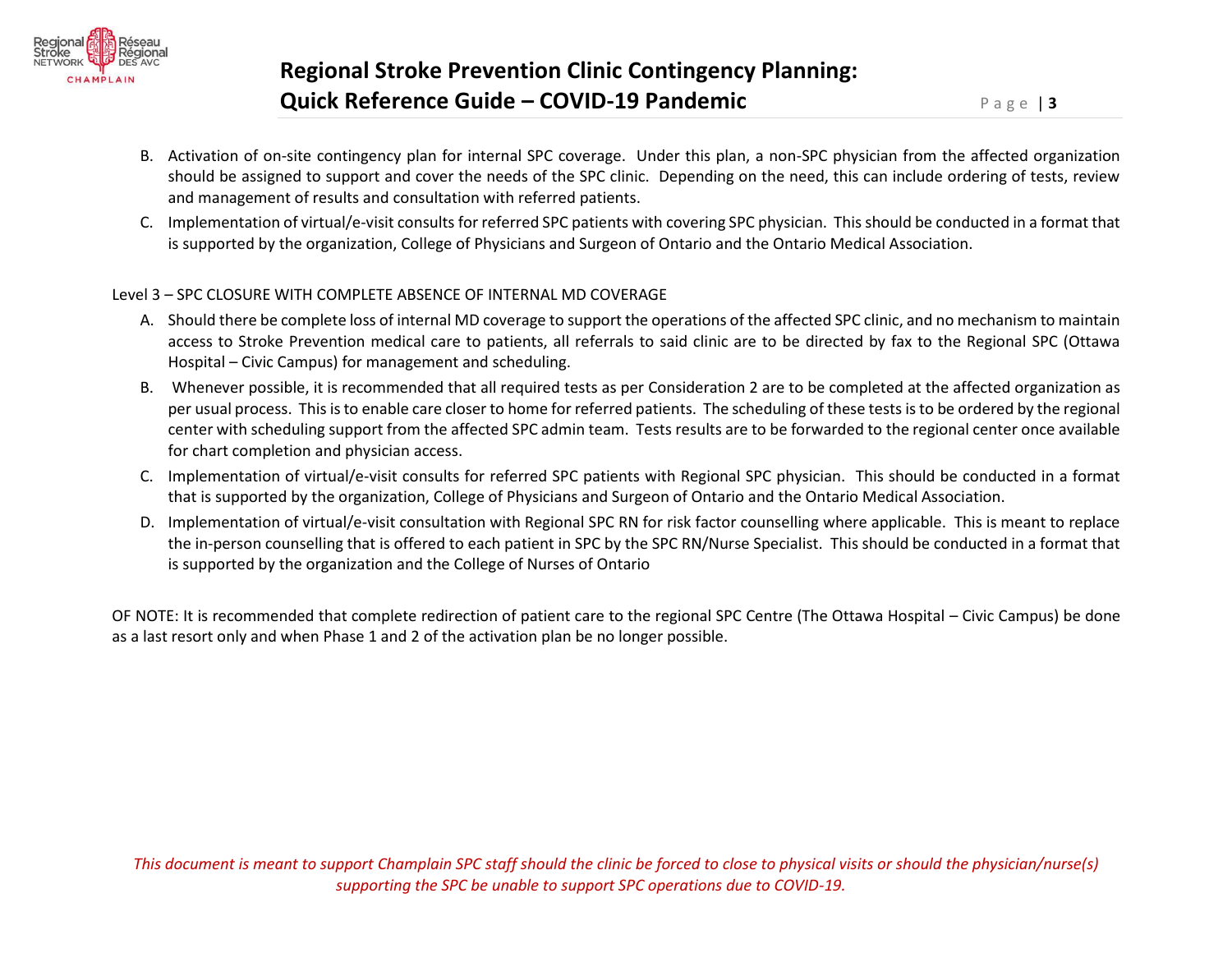

# **DEACTIVATION RECOMMENDATIONS**

Here are the recommended levels of deactivation once the COVID-19 pandemic state has terminated or should the affected SPC be able to resume return to usual SPC services:

### Level 1 – SPC CLOSURE WITH RETURN OF INTERNAL SPC MD COVERAGE

This is to be enacted when the affected SPC has been able to secure the support of an internal MD to support coverage of the SPC operations should the dedicated SPC MD remain unavailable.

- A. Regional SPC to be notified that affected SPC has secured MD coverage and is able to return to operations.
- B. All referred patients from the affected SPC area which had been re-directed to the regional center and have not been scheduled are to be re-patriated to the affected SPC for management and scheduling. Any supporting documentation completed at the regional center (such as nursing triage) is to be included with the re-patriated documents.
- C. Any new referrals to the affected area are to be processed as usual. This includes triage, ordering and completion of brain and vascular imaging if not already complete and management of findings when appropriate.
- D. Patients who are referred within 48 hours of symptoms who have not been evaluated in ED should be immediately re-directed to the nearest ED with CT capability as per Canadian Best Practice recommendation for Stroke – 1.0 Initial Risk Stratification and Management of Nondisabling Stroke and TIA
- E. Implementation of virtual/e-visit consults for referred SPC patients with covering SPC physician. This should be conducted in a format that is supported by the organization, College of Physicians and Surgeon of Ontario and the Ontario Medical Association.
- F. Implementation of virtual/e-visit consultation with SPC RN for risk factor counselling where applicable. This is meant to replace the inperson counselling that is offered to each patient in SPC by the SPC RN/Nurse Specialist. This should be conducted in a format that is supported by the organization and the College of Nurses of Ontario
	- I. Should the SPC RN be unable to support virtual/e-visit consultation for risk factor counselling due to absence, it is recommended that this service be postponed to a later date when staffing is at full capacity. The SPC administrative team will maintain a list of patients requiring this service and will support scheduling once services resume

## Level 2 – SPC CLOSURE WITH RETURN OF DEDICATED SPC MD

This is to be enacted when the affected SPC has been able to secure the support of the dedicated SPC MD for resumption of the SPC operations.

A. Includes components A, B C, D and F of Level 1 Deactivation plan if not already implemented